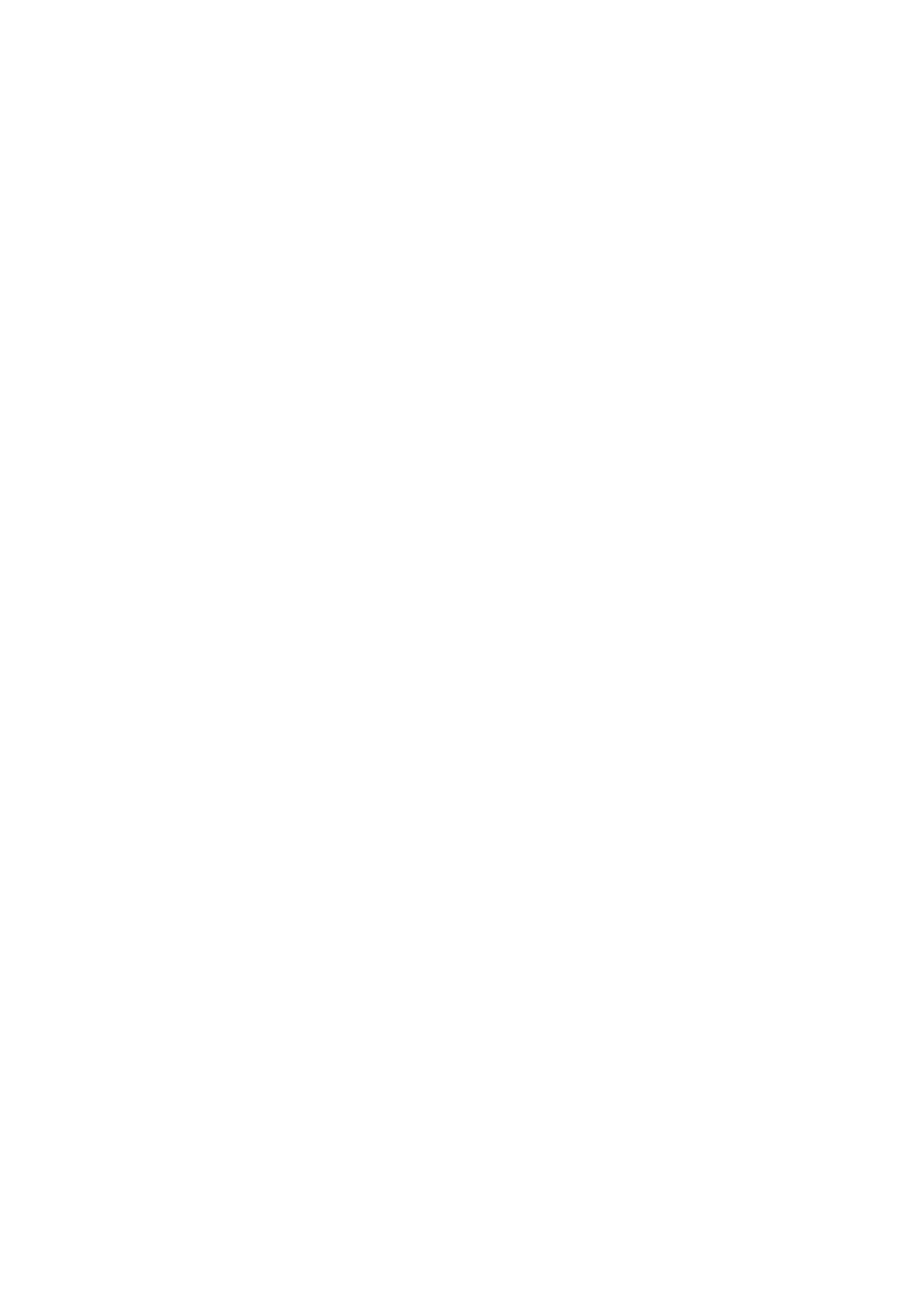

### **APPOINTMENTS COMMITTEE**

- **TIME: 12.00 pm**
- **DATE: Monday 7 March 2016**
- **VENUE: Members' Room - Shire Hall, Gloucester**

### **A G E N D A**

| <b>ITEM</b> | <b>TOPIC</b>                                                                                                                                                                                                                         | <b>CONTACT</b>                     |
|-------------|--------------------------------------------------------------------------------------------------------------------------------------------------------------------------------------------------------------------------------------|------------------------------------|
| 1.          | <b>Apologies for absence</b>                                                                                                                                                                                                         | Laura Gibbard                      |
| 2.          | Minutes (Pages 1 - 4)<br>To approve the minutes of the meeting held on 29 July 2015.                                                                                                                                                 | Laura Gibbard                      |
| 3.          | <b>Public Questions</b><br>To answer any written public questions about matters which are<br>within the powers and duties of the Committee. The closing<br>date/time for the receipt of questions is 10.00am on 29<br>February 2016. | Laura Gibbard                      |
|             | To answer any oral question(s) put by member of the public with<br>the consent of the Chairman.                                                                                                                                      |                                    |
|             | Depending on the nature of the questions asked it may not be<br>possible to provide a comprehensive answer at the meeting, in<br>which case a written answer will be supplied as soon as<br>reasonably possible after the meeting.   |                                    |
| 4.          | <b>Members' Questions</b><br>To answer any written members' questions. The closing date/time<br>for the receipt of questions is 10.00am on 29 February 2016.                                                                         | Laura Gibbard                      |
| 5.          | Pay Policy Statement 2016 (Pages 5 - 18)<br>To consider the Council's Pay Policy Statement, and recommend<br>it to Full Council for approval.                                                                                        | Dilys Wynn<br>Tel: 01452<br>425824 |

#### **NOTES**

(a) **MEMBERSHIP –** Cllr Iain Dobie, Cllr Mark Hawthorne, Cllr Jeremy Hilton,

Published 26 February 2016